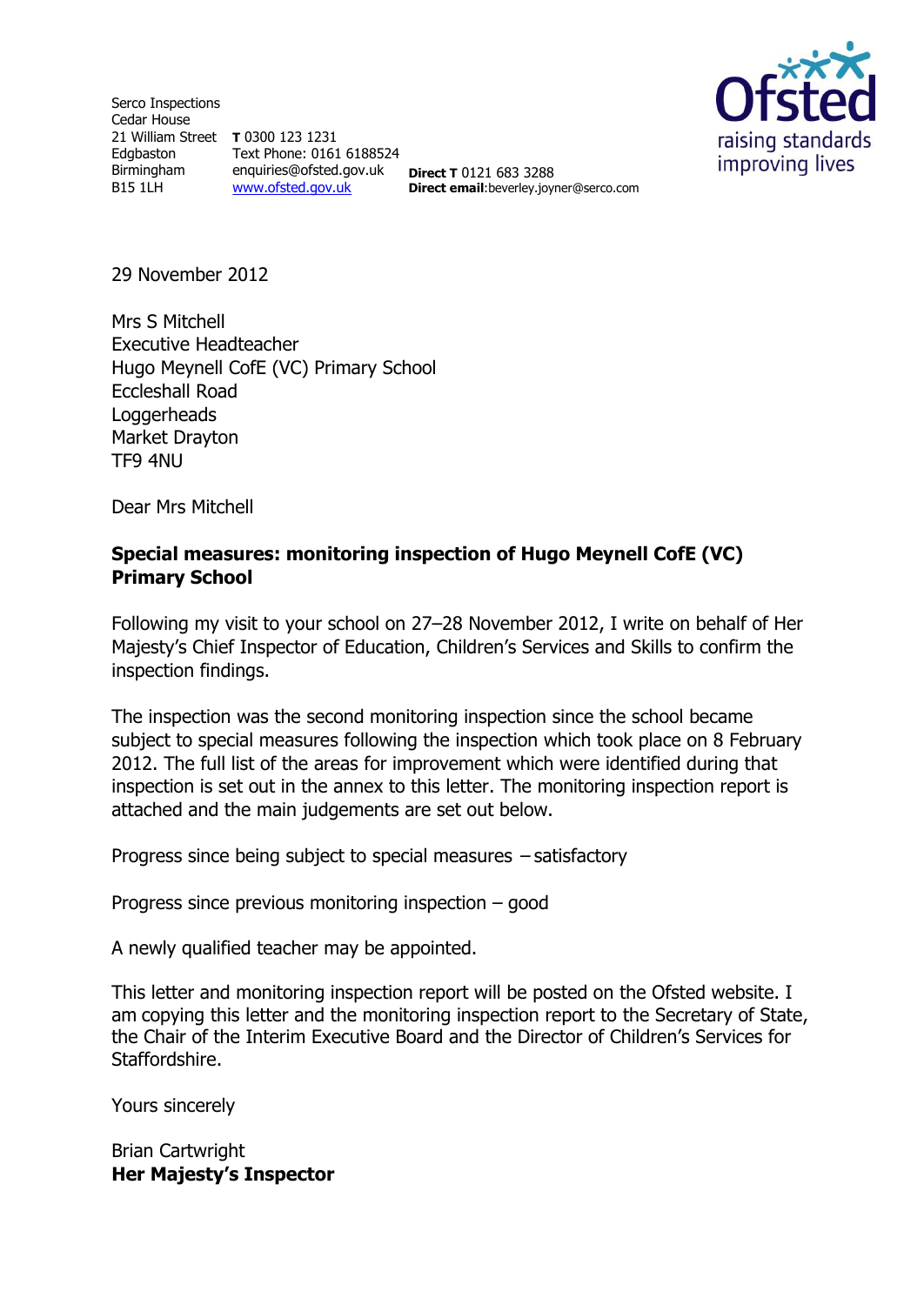

# **Annex**

### **The areas for improvement identified during the inspection which took place in February 2012.**

- Make sure all pupils achieve good or better progress in their learning by:
	- eliminating any inadequate teaching by December 2012
	- ensuring teachers make effective use of assessment information, in order to provide work at the right level for pupils of all abilities
	- ensuring teachers use a variety of strategies to encourage all pupils' active engagement throughout the lesson
	- improving teachers' knowledge of teaching about the sounds letters make (phonics), guided reading and writing
	- providing more opportunities for pupils to apply their writing and mathematical skills across different subjects
	- giving written feedback to pupils that provides them with clear guidance on what they need to improve their work.
- **IMPROVE LEADERSHIP AND MANAGEMENT DISC** Improve leadership and management by:
	- establishing a rigorous cycle of checking teachers' planning, work in pupils' books and the progress pupils make
	- improving tracking systems to determine the progress made by each pupil from the beginning of each key stage, the start of a school year and term by term
	- improving performance management processes and making staff accountable for meeting challenging performance targets in relation to the rate of pupils' progress in reading, writing and mathematics
	- implementing a curriculum that supports the systematic development of pupils' knowledge, skills and understanding in all National Curriculum subjects
	- developing the skills of all those with leadership responsibility, including the governing body, to support effective monitoring and evaluation of the school's work.
- **Ensure the governing body meets all statutory requirements by agreeing and** regularly reviewing all statutory policies and procedures, especially those for safeguarding.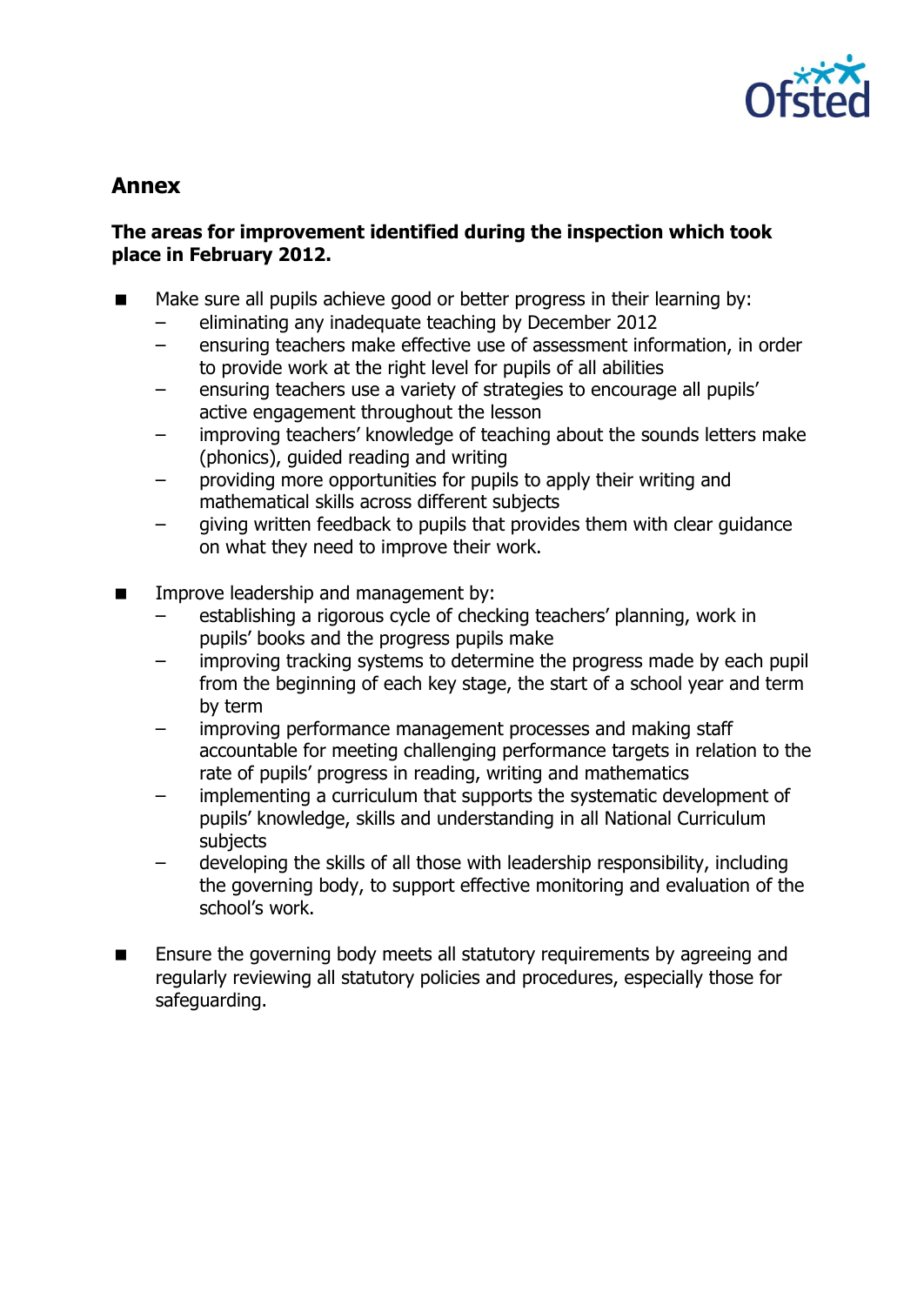

# **Special measures: monitoring of Hugo Meynell CofE (VC) Primary School**

# **Report from the second monitoring inspection on 27–28 November 2012**

### **Evidence**

The inspector observed the school's work, scrutinised documents and met with the executive headteacher, teaching and support staff, pupils, a representative of the local authority and the Chair of the Interim Executive Board (IEB).

# **Context**

Since my previous monitoring visit, one teacher has left the school, and two staff are on long-term absence. Three temporary teachers are covering those roles. The school is currently led by an executive headteacher, who is also head of Seabridge Primary School. She is supported by the deputy headteacher of Seabridge. A new headteacher will start in January 2013.

### **Achievement of pupils at the school**

Academic standards in English and mathematics for pupils at the end of Year 6 and Year 2 improved compared to 2011, in both key stages. This represented broadly average progress, and a significant improvement compared with 2011. Progress is better in English than in mathematics. Although boys achieved as well in English as they did in mathematics, more-able girls did not do as well as expected in 2012. Pupils' work in lessons is of average quality overall, with many demonstrating work above age-related expectations. The school has a mixed picture of current progress across different year groups, but has established a secure baseline from which to establish progress from September 2012. Overall, pupils are making the expected progress.

In the best lessons, pupils are stretched to attain high standards; for example, in a Year 2 lesson about 'Space', some pupils read from Key Stage 3 level science resources. In the mathematics lessons seen, pupils tackled substantial problems that really stretched them. They showed persistence in trying these tasks, and were prepared to take some time over grappling with the problems. In all classes, pupils like working independently and in collaborative groups. Some very good teamwork was evident in the Nursery class.

Progress since the last monitoring inspection on the areas for improvement:

 Make sure all pupils achieve good or better progress in their learning **–** satisfactory.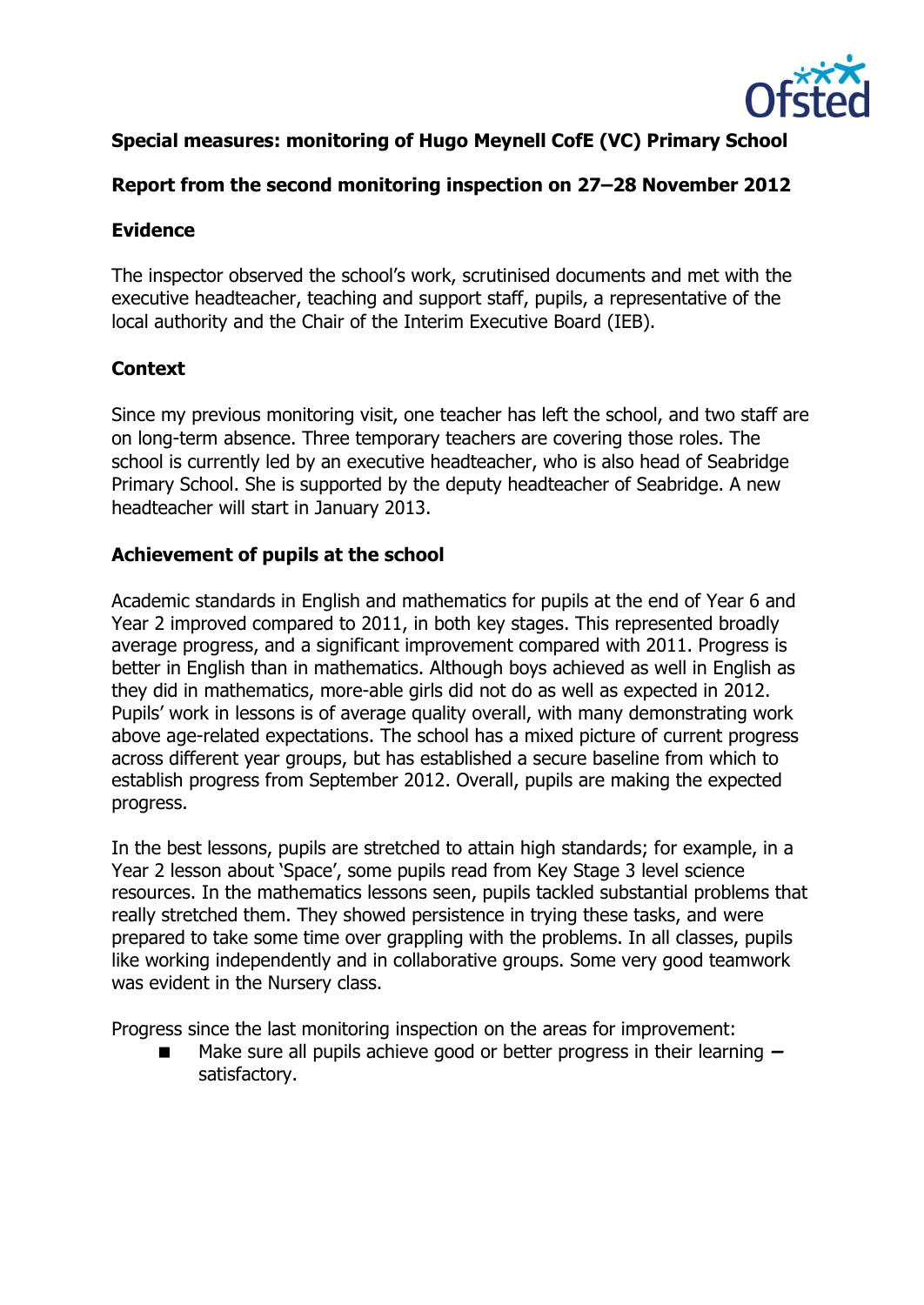

# **The quality of teaching**

I observed 11 lessons; the teaching was good or better in the majority, and was inadequate in none. Teachers now plan lessons that cater effectively for the wide range of abilities in each class, particularly in English and mathematics. In most lessons, teachers monitor learning effectively, and intervene to fine-tune activities for each group of pupils. Teaching assistants are deployed effectively. Teachers are now regularly using a variety of strategies that engage pupils in activities. In the best lessons, teachers use drama and role play to create an exciting mix of activities that fire pupils' imaginations. This inspires pupils of all abilities, including disabled pupils and those with special educational needs, to attempt difficult yet interesting work, and to work as hard as they can to complete their activities. This approach is leading to memorable learning experiences that pupils are keen to talk about.

The teaching of reading to younger pupils is underpinned by good delivery of a nationally recognised programme about the sounds letters make (phonics). In many subjects, teachers continue to teach literacy and numeracy skills as well, using the subject, such as science, as the context for writing or mathematics. Teachers are all using a new marking policy that was implemented this term. They consistently recognise good work and make suggestions for improvement. Some suggestions are too vague, making it hard for individual pupils to take immediate action. Pupils are not yet regularly responding to the advice.

Progress since the last monitoring inspection on the areas for improvement:

■ Eliminate any inadequate teaching by December 2012 – good.

#### **Behaviour and safety of pupils**

All pupils behave very well in lessons, and respond enthusiastically to their teachers. They collaborate well with each other from an early age. Their movement around the school is brisk yet courteous and considerate, and at break times they play as enthusiastically as they learn. The behaviour of pupils was not an area for improvement identified at the last inspection.

#### **The quality of leadership in and management of the school**

The executive headteacher, with expert support from the Chair of the Interim Executive Board, has insisted that staff have high expectations of pupils. They have introduced an excellent programme of monitoring, evaluation and training for teachers. School managers, colleagues from the partnership school and consultants from the local authority conduct frequent observations of lessons, scrutinise work, take feedback from pupils and track data about pupils' progress. This information is summarised in a succinct and easily understood format that helpfully shows improvements in teaching over time and allows all staff to understand their role in